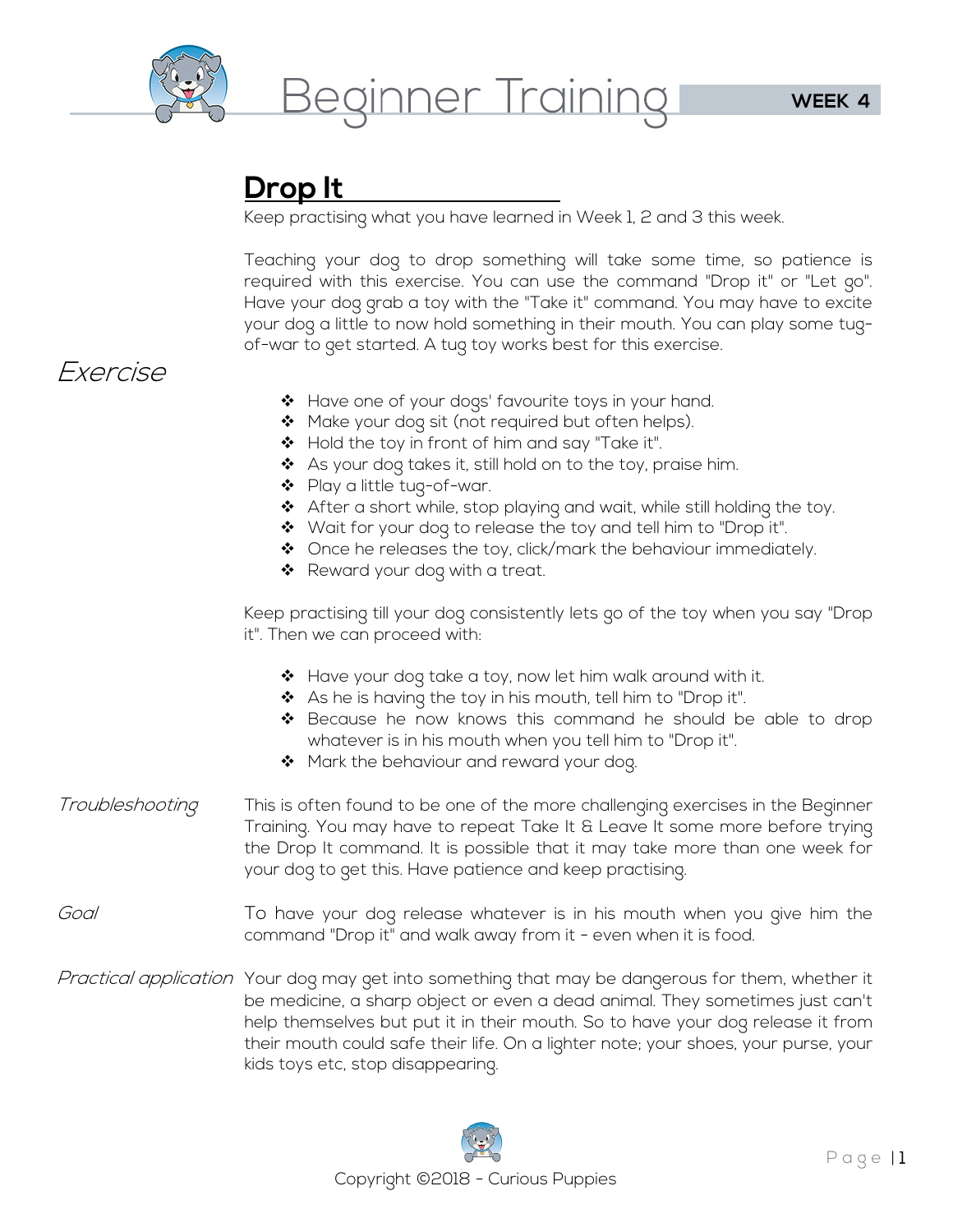

# **Loose Leash Walking with Leave It**

We are going to teach your dog to leave something while Loose Leash Walking. When you are going for a walk dogs often follow their nose and want to keep sniffing or get into something they are not supposed to. Now we are going to teach them to "Leave It", so the walk can continue.

#### Exercise

- ◆ Make sure you have them "Sit" and "Wait" before going out the door.
- Take your dog for a walk, practising Loose Leash Walking.
- $\clubsuit$  When your dog stops to smell something, tell him to "Leave it" and have him come back to you.
- $\clubsuit$  When he listens, praise him.
- $\triangleleft$  If necessary use a treat to get him to listen.

You can also practice this in the house or backyard with favourite toys or treats on the ground to entice him and then when he comes near them, have him "Leave it". Make sure to praise him for leaving the toys/food etc.

- Troubleshooting Some dogs are more high strong than other dogs and will try to "stretch the leash" as far away from you as possible trying to sniff something. Learning how to walk properly has everything to do with a structured walk. He needs to learn to respect you and obey you when you tell him to leave it. During everyday walks have some time for him to explore, but also have a time for a structured walk where he has to "leave it". Using "ah-ah, Leave it!" and continuing the walk forces him to follow you.
- Goal The You need to be able to walk your dog as taught in our Loose Leash Walking exercise and have your dog leave it, let go or ignore whatever you encounter on your walk when you tell him to "Leave it".
- Practical application A daily walk is often the highlight of your dogs' day. So if it was up to him he would stay out for hours... He gets to sniff new things, chase birds, meet new people and other dogs, it's so exciting! Make sure you have some time for your dog to explore during your daily walk. But most of your daily walk should be structured and he should learn to "Leave it" when you tell him to leave something alone. You may come across another dog on the other side of the road and both dogs keep staring at each other, using "Leave it" will continue the walk. There may be other pedestrians and by telling your dog to "Leave it" makes him ignore them and not jump up on everyone passing by.